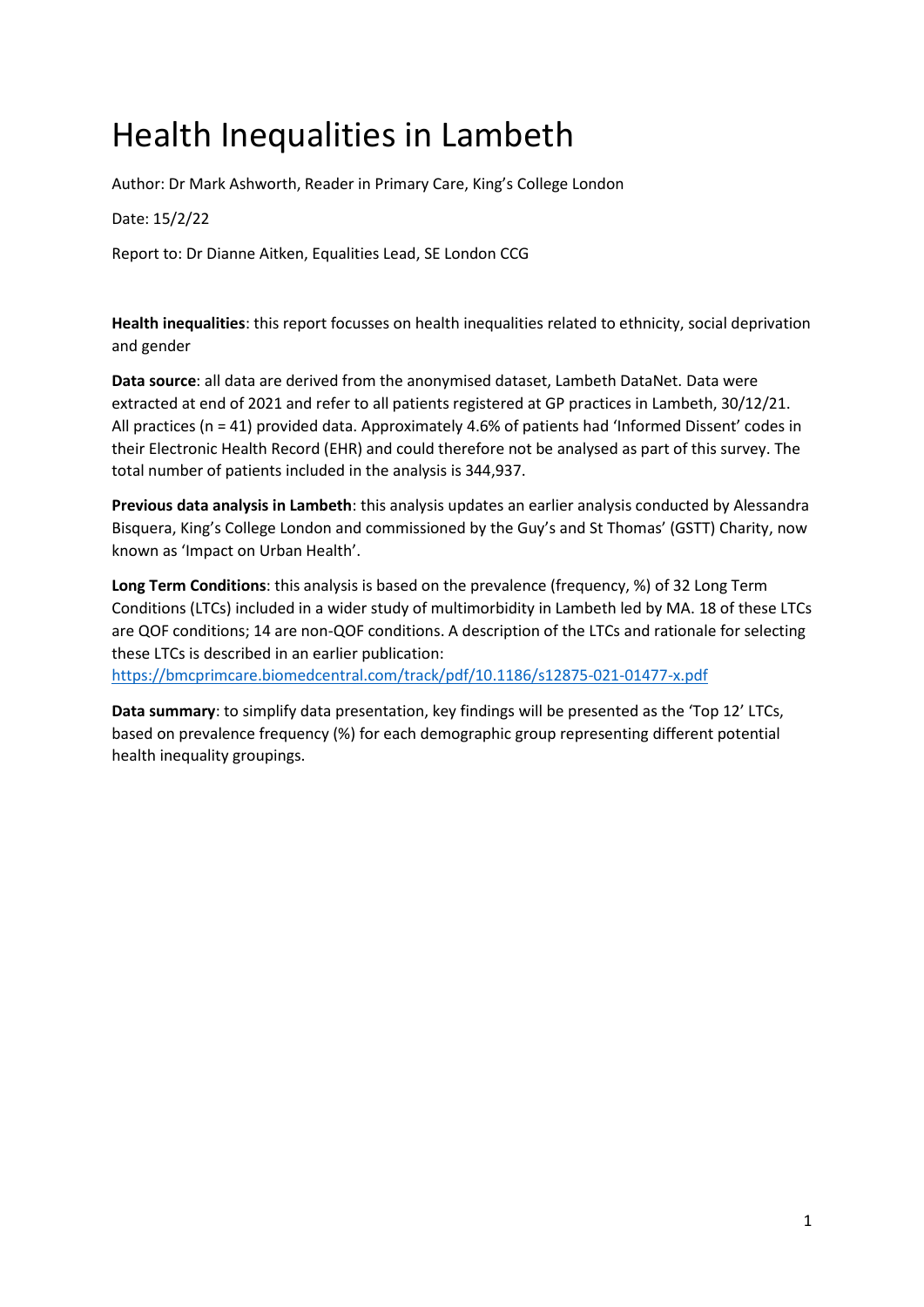## **Figure 1:**

Prevalence of 'Top 12' Long Term Conditions in all adults registered at GP practices in Lambeth;





# **Figure 2**:

'Top 12' LTCs in White ethnicity population (includes White British and White Other ethnic groupings)

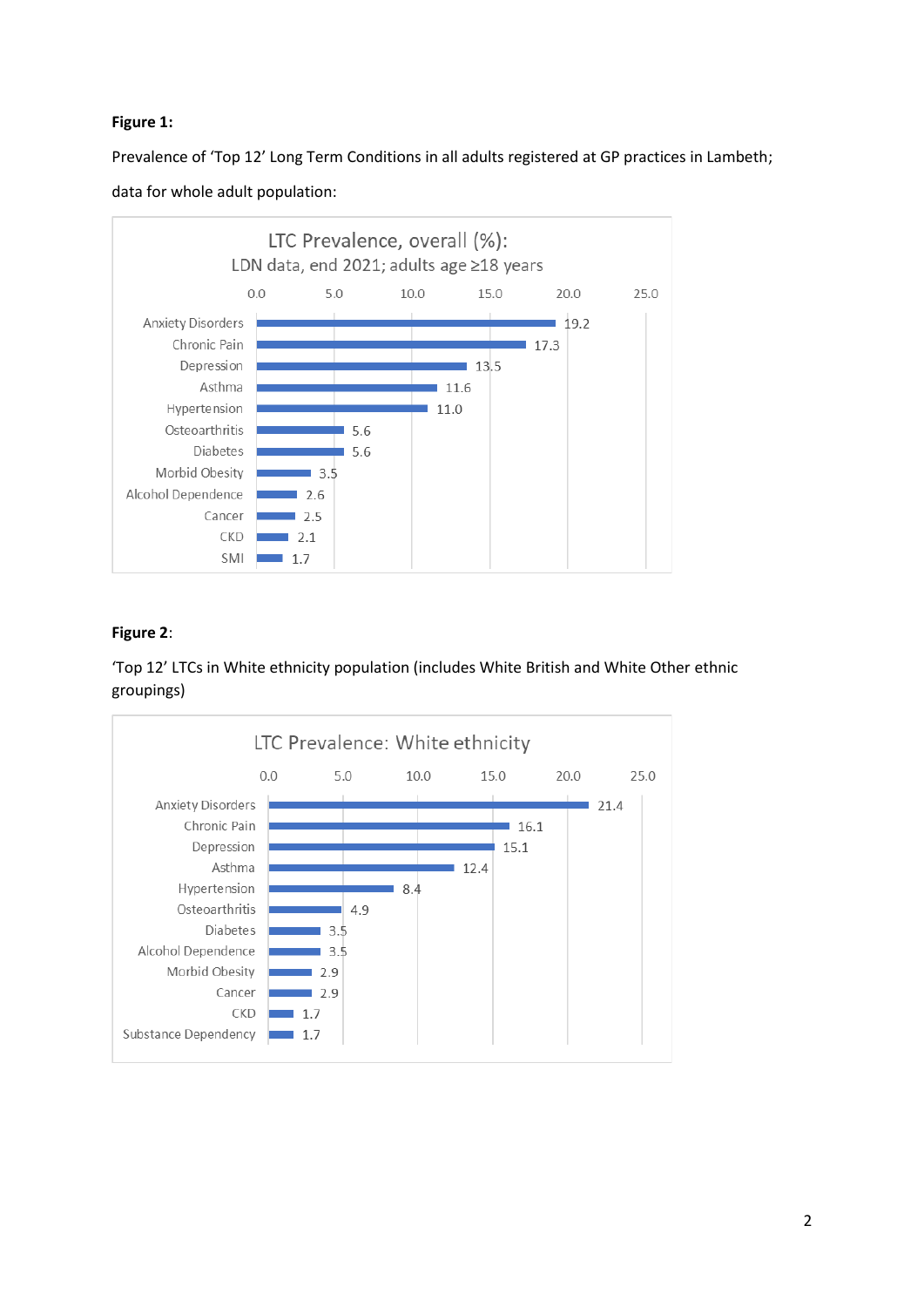# **Figure 3**:

'Top 12' LTCs in Black ethnicity population (includes Black African and Black Caribbean ethnic groupings)



# **Figure 4**:

'Top 12' LTCs in Asian ethnicity population (includes South Asian and South-East Asian ethnic groupings)

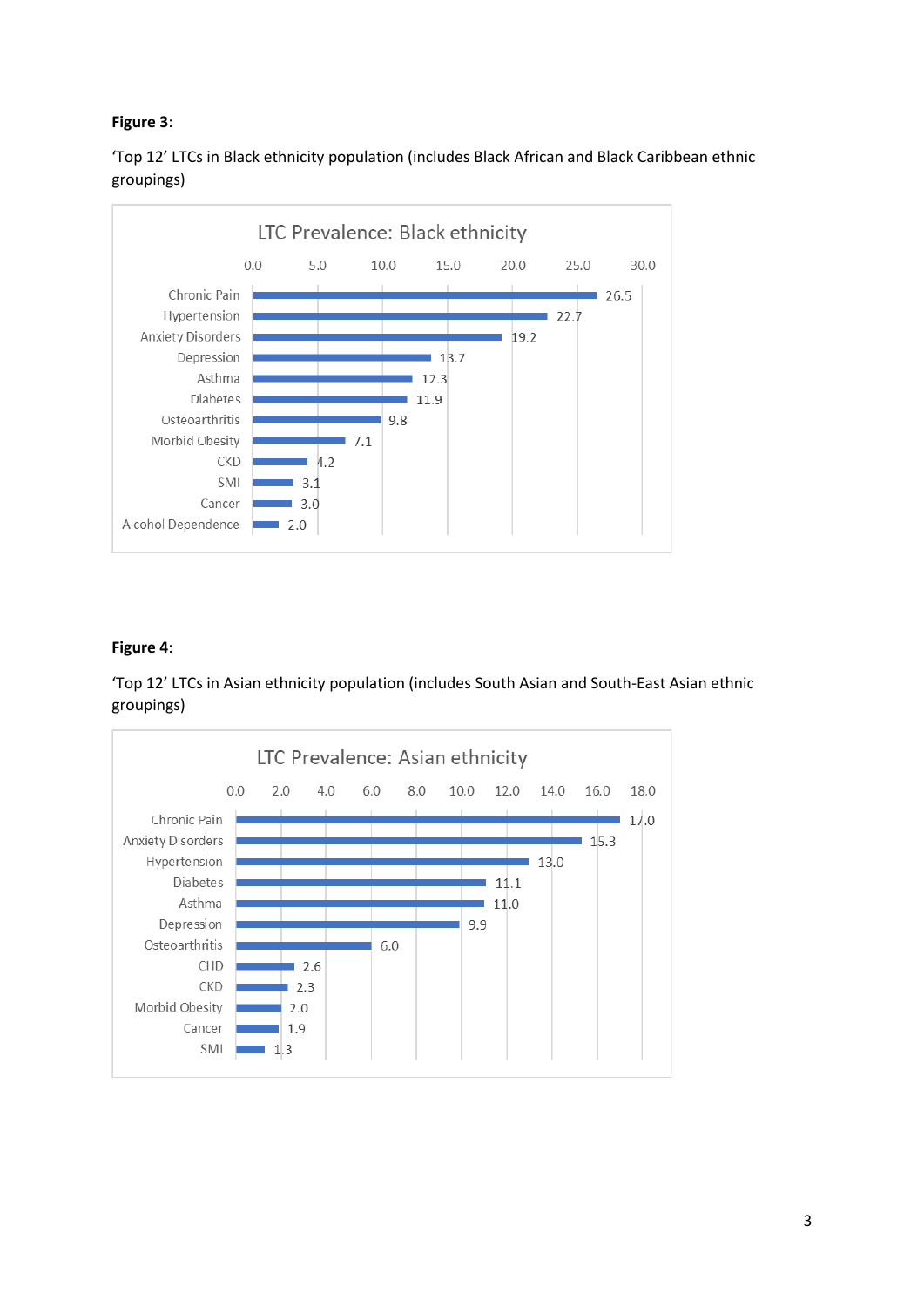## **Figure 5**:

'Top 12' LTCs in adult males



'Top 12' LTCs in Asian ethnicity population (includes South Asian and South-East Asian ethnic groupings)

# **Figure 6**:

'Top 12' LTCs in adult females

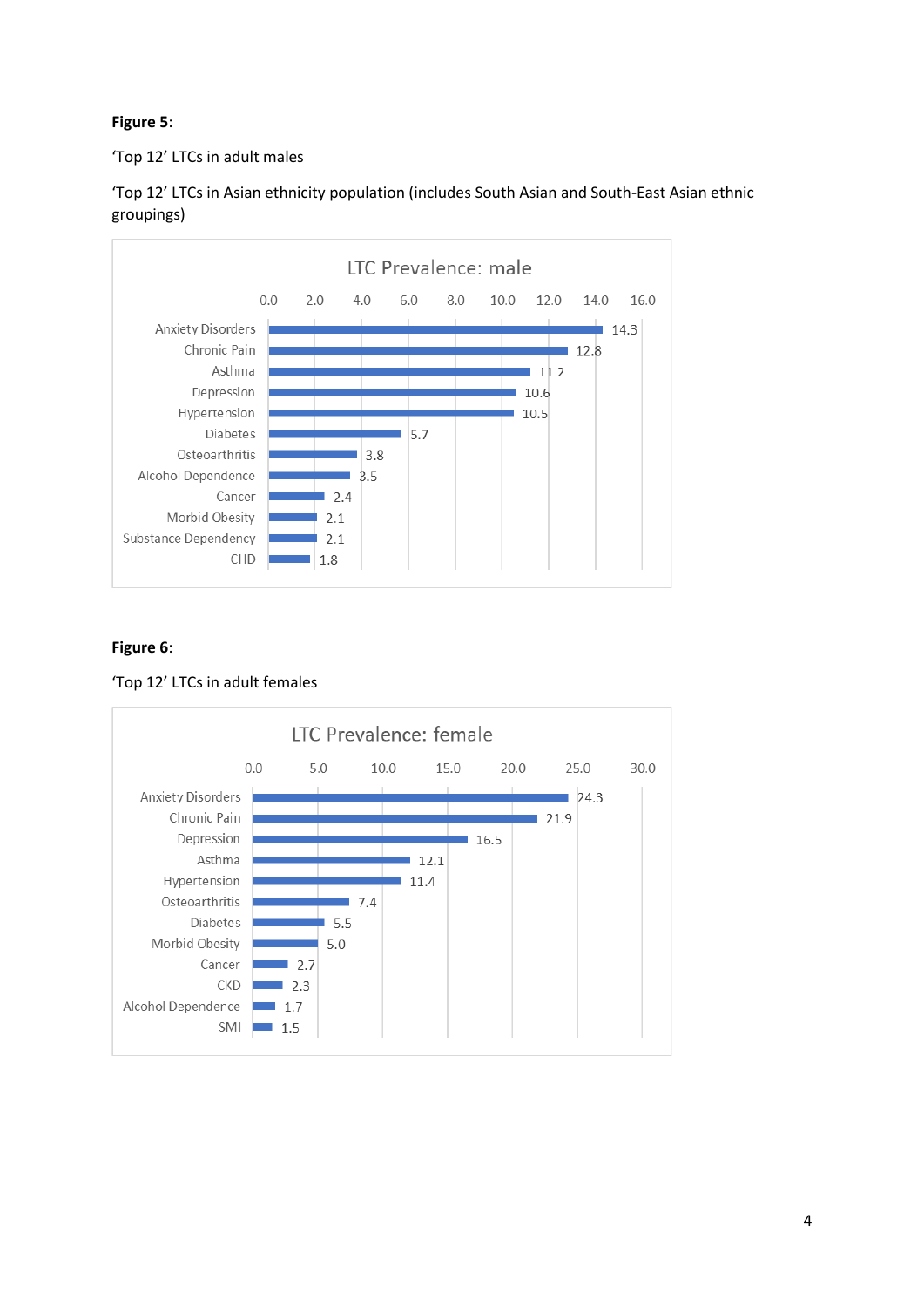#### **Figure 7**:



'Top 12' LTCs in most deprived quintile in Lambeth (based on IMD-2021 scores)

# **Figure 8**:

'Top 12' LTCs in least deprived quintile in Lambeth (based on IMD-2021 scores)

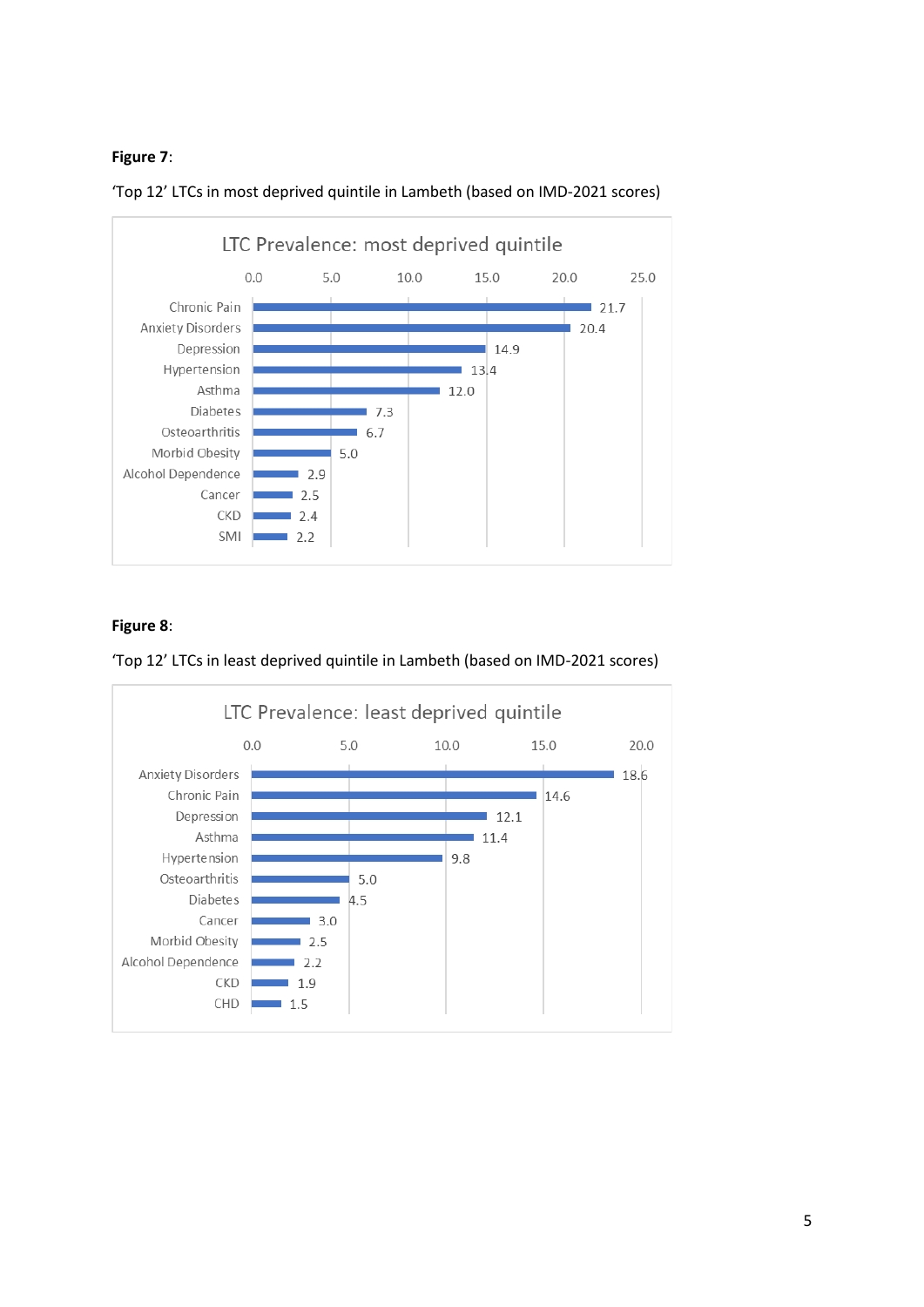#### **Figure 9**:





# **Figure 10**:



#### 'Top 12' LTCs in Black ethnicity females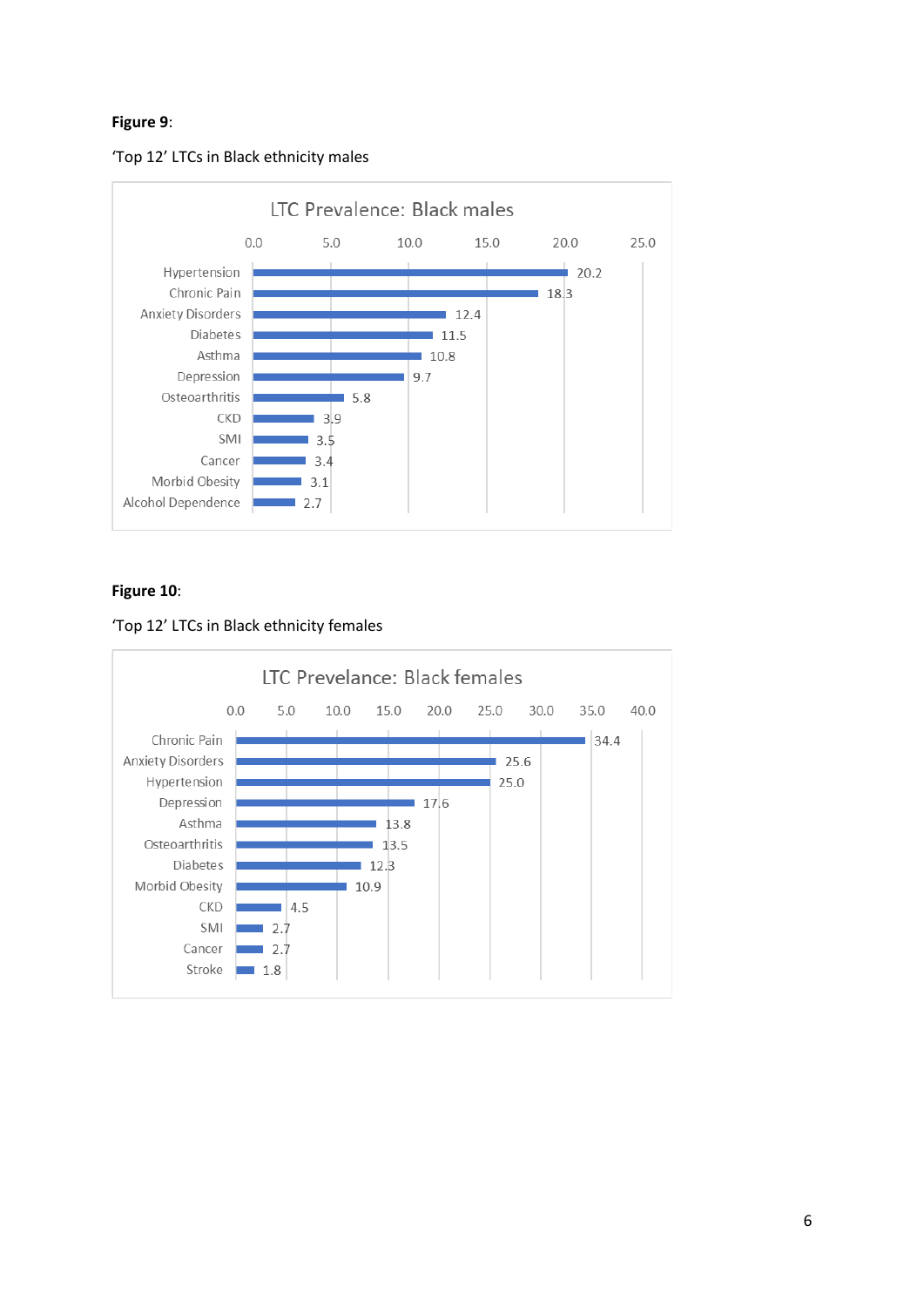## **Figure 11**:





# **Figure 12**:



#### 'Top 12' LTCs in White ethnicity females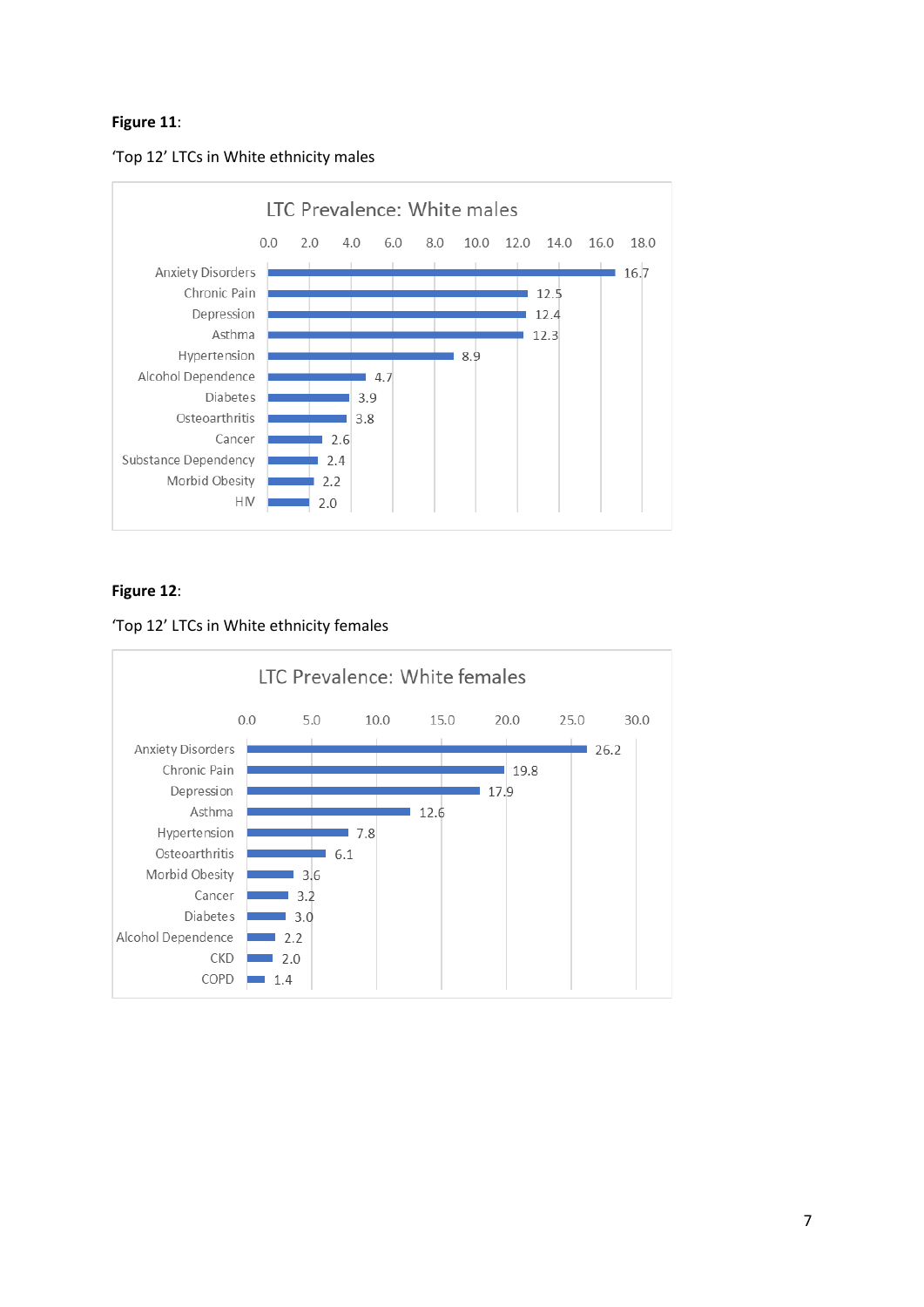#### **CONCLUSIONS:**

- 1. Top Frequency (%) LTCs consist mainly of a 'big five': Anxiety, Chronic Pain, Depression, Asthma, Hypertension
- 2. Ethnicity: three LTCs have substantially higher frequency in Black ethnicity and Asian ethnicity populations: Chronic pain, Hypertension and Diabetes
- 3. Gender: three LTCs have much higher frequency in women than men: Anxiety, Depression, Chronic Pain
- 4. Deprivation: five LTCs have much higher frequency in the most deprived compared to least deprived communities: Chronic Pain, Anxiety, Depression, Hypertension, Diabetes
- 5. High rates of anxiety/depression in all populations. Some evidence of 'low prevalence' in Black ethnicity males and Asian ethnicity generally, likely to be related to underreporting/access issue
- 6. Black ethnicity women appear particularly disadvantaged compared to both Black ethnicity men and White ethnicity women (see Table):
	- a. Highest rates of Chronic Pain, Anxiety, Asthma, Hypertension, Osteoarthritis, Diabetes, Morbid Obesity, CKD, Heart Failure, Rheumatoid Arthritis, Dementia, Sickle Cell Disease (although likely to be similar to rates in Black males), Lupus
	- b. Lupus known to be particularly associated with Black ethnicity and female gender
	- c. Sickle Cell disease known to be mostly, but not entirely, confined to Black ethnicity population
	- d. Chronic pain: double the rates in the general adult population (34.4% vs 17.3%); almost double the rate in Black ethnicity male population (18.3%); almost double the rate in White ethnicity female population (19.8%)
	- e. Hypertension: more than double the rates in the general adult population (25.0% vs 11.0%); similar to high rate in Black ethnicity male population (20.2%); treble the rate in White ethnicity female population (7.8%)
	- f. Osteoarthritis: more than double the rates in the general adult population (13.5% vs 5.6%); more than double the rate in Black ethnicity male population (5.8%); more than double the rate in White ethnicity female population (6.1%)
	- g. Diabetes: more than double the rates in the general adult population (12.3% vs 5.6%); similar to high rate in Black ethnicity male population (11.5%); more than 4x the rate in White ethnicity female population (3.0%)
	- h. Morbid obesity: treble the rates in the general adult population (10.9% vs 3.5%); more than treble the rate in Black ethnicity male population (3.1%); treble the rate in White ethnicity female population (3.6%)
	- i. CKD: more than double the rates in the general adult population (4.5% vs 2.1%); somewhat higher than the rate in Black ethnicity male population (3.9%); more than double the rate in White ethnicity female population (2.0%)
	- j. Heart Failure: almost double the rates in the general adult population (1.1% vs 0.7%); same rate in Black ethnicity male population (1.1%); more than double the rate in White ethnicity female population (0.5%)
	- k. Rheumatoid Arthritis: more than double the rates in the general adult population (1.1% vs 0.5%); more than treble the rate in Black ethnicity male population (0.3%); approaching double the rate in White ethnicity female population (0.7%)
	- l. Dementia: double the rates in the general adult population (1.0% vs 0.5%); somewhat higher than the rate in Black ethnicity male population (0.7%); double the rate in White ethnicity female population (0.5%)